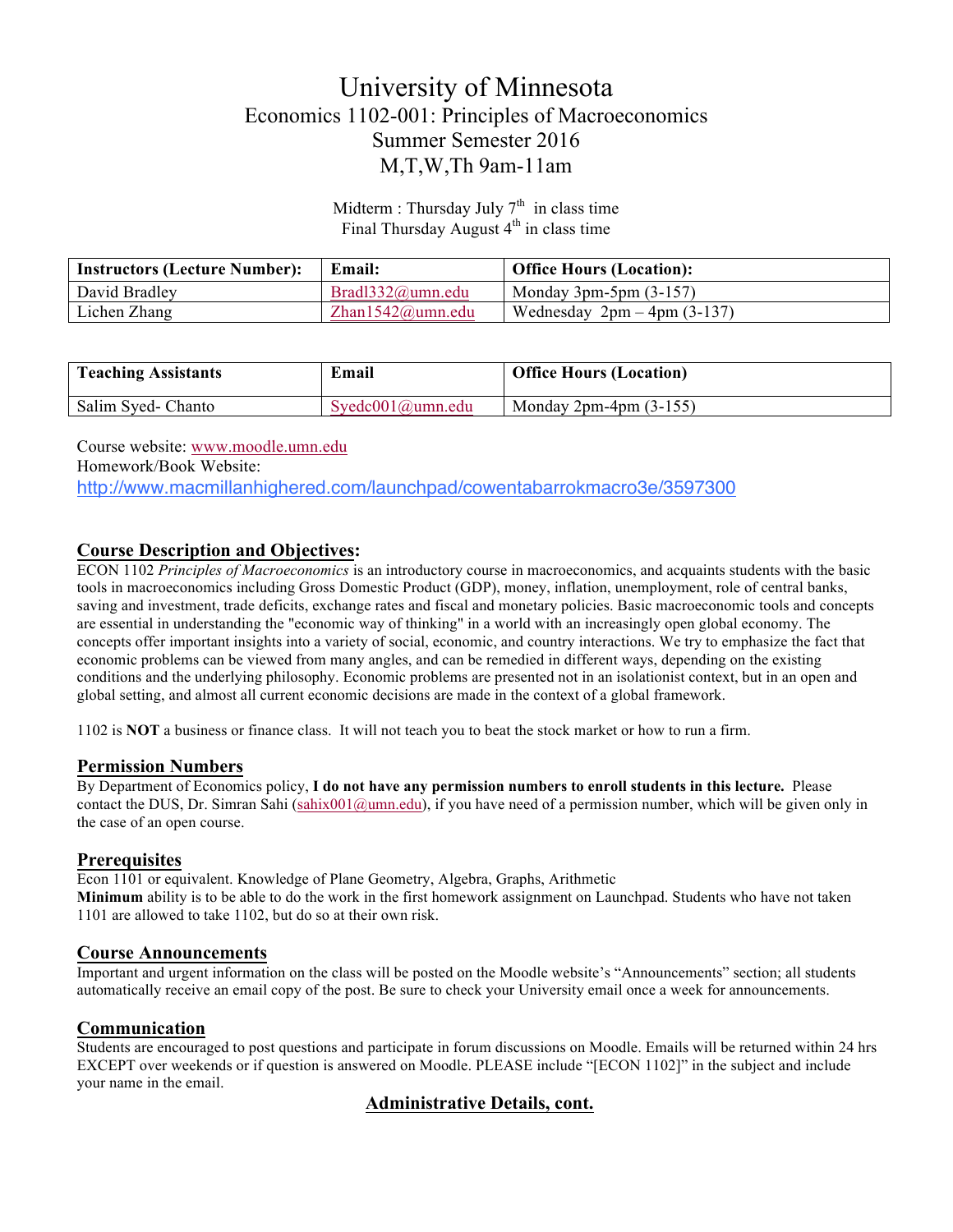# **Text**

The textbook for this course is Cowen and Taborrok, *Modern Principles: Macroeconomics* ISBN: 978-1-319-06520-1, and is available for purchase from the university bookstore. This includes a course key for Launch Pad,a paper copy of the textbook and Reef Polling access code.

We will cover the book in its entirety. You will be responsible for **all material** in the book. In lecture and recitation, we will emphasize the more difficult concepts. This does not mean that if a concept is in the book but not covered in lecture or recitation it will not be tested. For your convenience, lecture slides are available on the moodle site.

# **Launch Pad**

In addition to enrolling on onestop, all students **MUST** have a Launch Pad account for this course. All course assignments will be posted and must be submitted through Launch Pad. **When you sign up for Launch Pad you must use your university email account. This is used to transfer homework scores onto moodle. Thus, if you do not, you will not receive a homework grade.**

# **Reef Polling**

With each textbook comes an access code to use Reef Polling. Reef Polling will not count towards your final grade however you can only get the answers by coming to class. Reef Polling is setup to help your learning and give instructors feedback on what needs to be covered in review sessions. Instructions on how to setup and use Reef Polling are given on Moodle

# **Moodle**

The course website there will contain lecture outlines, recitation outlines, and forums where you can ask questions about assignments and practice problems. You are automatically subscribed to receive email notifications when students post to the forums. You are free to unsubscribe from email notifications from any forum except "Announcements."

**To access the Moodle course website:** Connect to https://moodle2.umn.edu, then log in with your university Internet ID. If you are registered in OneStop then you should see a link to the course website.

# **Disabilities**

Students with disabilities must be registered with Disability Services. Contact http://ds.umn.edu/

The Department of Economics, in conjunction with Disability Services, will make appropriate accommodations for students with disabilities. Specifically, exams will be administered by Disability Services to meet student needs. Please contact the instructor as soon as possible if you need accommodation.

### **Academic Dishonesty**

All work submitted must be that of the student. Excepting only the students' ingenuity, lecture and recitation notes, and the text listed above on the syllabus, all other sources information used to solve an assignment must be **cited**. Also included as academic dishonesty by the student code of conduct is submission of false records of academic achievement; cheating on assignments or examinations; plagiarizing; altering, forging, or misusing a University academic record; taking, acquiring, or using test materials without faculty permission; and acting alone or in cooperation with another to enhance a grade.

Cooperation among students on homework is allowed and encouraged, however each student must submit their own assignment. Identical or essentially similar works will receive, at the minimum, a grade of zero, though stronger action may be taken.

The **MINIMUM** penalty for academic dishonesty is a grade of 0 for the assignment. If the offense occurs on a final or midterm, a grade of F or N will be issued. Other penalties may include a complaint to the Office of Academic Integrity and Student Judicial Affairs.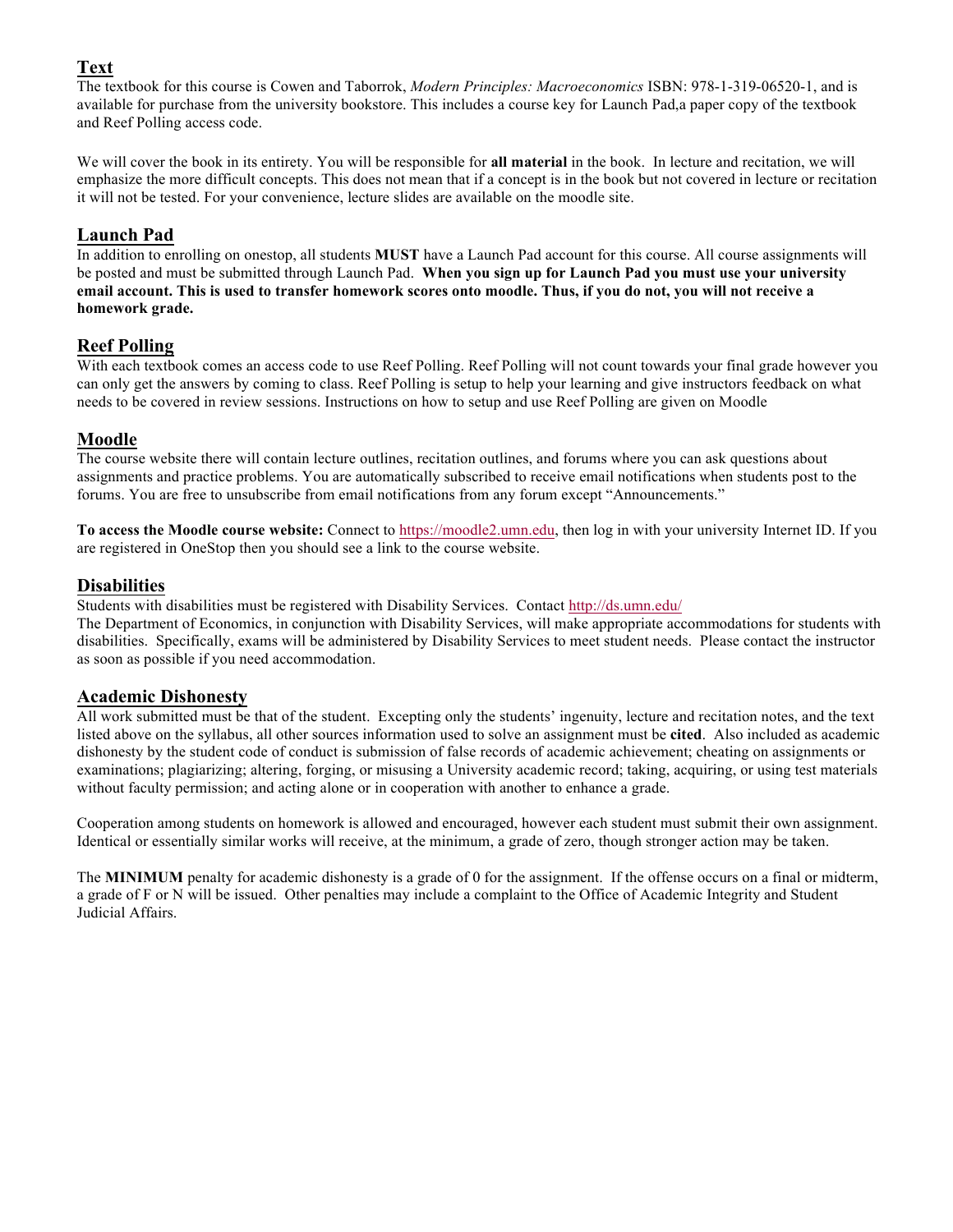# **Course Grade**

### **Exams**

# **All exams are closed book, closed note, NO CALCULATORS.**

In case of emergency or documented absence, contact your TA BEFORE the exam.

**Midterms:** Two exams of 90 minutes, the first on **Thursday, July 7th in class** and the second on **Thursday, August 8th in class. There are no makeup exams**

# **Assignments**

There will be an assignments due on the Launch Pad website for due dates refer to Launchpad. **No excuses. No exceptions.** Homework submitted after this time will not be accepted. **We only accept assignments submitted through LearningCurve on Launch Pad.**

Homework will be due for all chapters covered. For each chapter, you will complete the associated LearningCurve assignment. Homework in this course is untraditional. Each assignment has a number of "achievement points" associated with it. You will have unlimited chances to meet that number of points until the homework is due. Homework is considered "completed" if you meet or exceed the number of achievement points. Completed homework will be worth 1 point per chapter.

LearningCurve has 24-hour online chat support for any technical issues you may have. Please try this before contacting your TA/Instructor with any issues you have.

### **Grade Disputes**

All exam grade disputes must be submitted **within 7 days** of the return of the exam according to syllabus. **Only exams written in pen will be considered for re-grading.** 

Challenges to a grade must first be discussed with **your TA**. If a resolution is not found, you may present your case to me **IN WRITING**, explaining in detail why you deserve a different grade AND why your TA disagreed AND why your TA is incorrect. I reserve the right to re-grade the entire exam, which may result in your grade **being lowered**.

### **Class Grade Composition**

Each student will receive grades based on one of the following three plans. We will **automatically** adopt whichever one of the following grading options gives you the highest grade.

| <b>Grading Plans</b> | Homework | l Exam | Exam   |
|----------------------|----------|--------|--------|
| Weight               | 40%      | 30%    | $30\%$ |

### **Grading Scale:**

| ---------  | -----------          |                         |                 |                                        |                                                                                       |              |       |                                                        |       |       |                        |
|------------|----------------------|-------------------------|-----------------|----------------------------------------|---------------------------------------------------------------------------------------|--------------|-------|--------------------------------------------------------|-------|-------|------------------------|
| $\%$       | .59<br>.<br><u>.</u> | $60-6$<br>$\sim$ $\sim$ | -60<br>$68 - 6$ | $-1$<br>$\overline{\phantom{a}}$<br>U- | $\overline{\phantom{0}}$<br>$\overline{\phantom{a}}$<br>$\overline{\phantom{a}}$<br>∸ | .70<br>$78-$ | 80-81 | O <sub>7</sub><br>റ<br>$\mathsf{O} \mathsf{L}$<br>′−Ο. | 88-89 | 90-91 | 100<br>$\Omega$<br>. . |
| ⌒<br>drade |                      | -<br>-                  |                 |                                        |                                                                                       | -            | В-    | $\sim$<br>. .                                          | . .   | . .   | $\overline{1}$         |

This is the grading system used by the Department of Economics. At the discretion of the instructor this scale may be lowered, but will **NOT** be raised.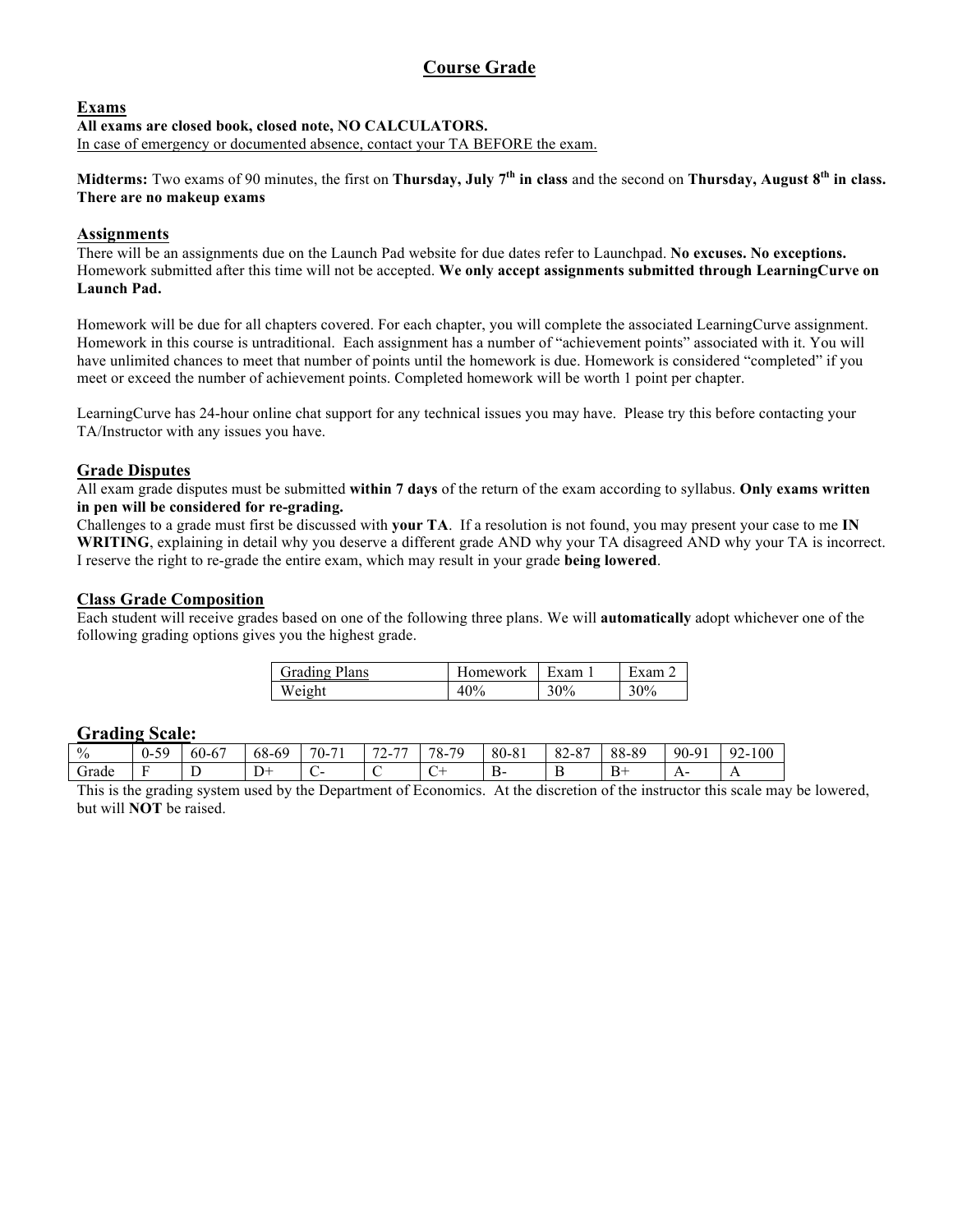# **Resources outside of the classroom**

## **Recitation**

In the recitation sections, the teaching assistant will (1) review material from the lecture, (2) address questions regarding the homework before it is due, and (3) go over solutions to past homework. Students will get more out of the recitation sections if they go prepared to ask questions, so it is recommended that you try recitation problems before recitation. **Recitation material is testable.**

### **Students should attend the recitation for which they signed up.**

## **Office Hours**

**The Instructor:** The instructor is available during office hours and right after class to answer general questions about the course material. For example, the question "How does monetary policy work?" should be asked during instructor office hours. **The TA:** The TA is available during office hours to answer general questions about the homework. For example "I don't understand question 3 on the homework, can you please explain it?" should be asked during TA office hours.

### **Your Classmates**

Working with your fellow classmates is strongly encouraged. Remember, however, that each student must hand in their own assignment with citations given for help received. Identical or essentially similar works will receive, at the minimum, a grade of zero, though stronger action may be taken.

The three resources listed below do not have access to any class materials (i.e. lecture notes or homework) and are not directly affiliated with this course in any way. While some students find these resources to be of great assistance, their use is an agreement is between the student and the service, and does not reflect the endorsement of the instructor or the economics department.

### **SMART Learning Commons**

This is a service of the University that offers FREE academic support. Go to http://smart.umn.edu/ for more information.

# **ESO Tutors**

This is a service of the Economic Student Organization that offers FREE tutoring for economics 1101 and 1102. Go to http://www.tc.umn.edu/~eso/index.php/Tutoring/ for more information.

### **Hire a Tutor**

The resources above are included with your tuition. They should be sufficient for most students and every student should start with these. A student needing help beyond this may consider hiring an economics Ph.D. student as a tutor. You can find a list of tutors at the Economics Department Office, Hanson Hall, 4-101.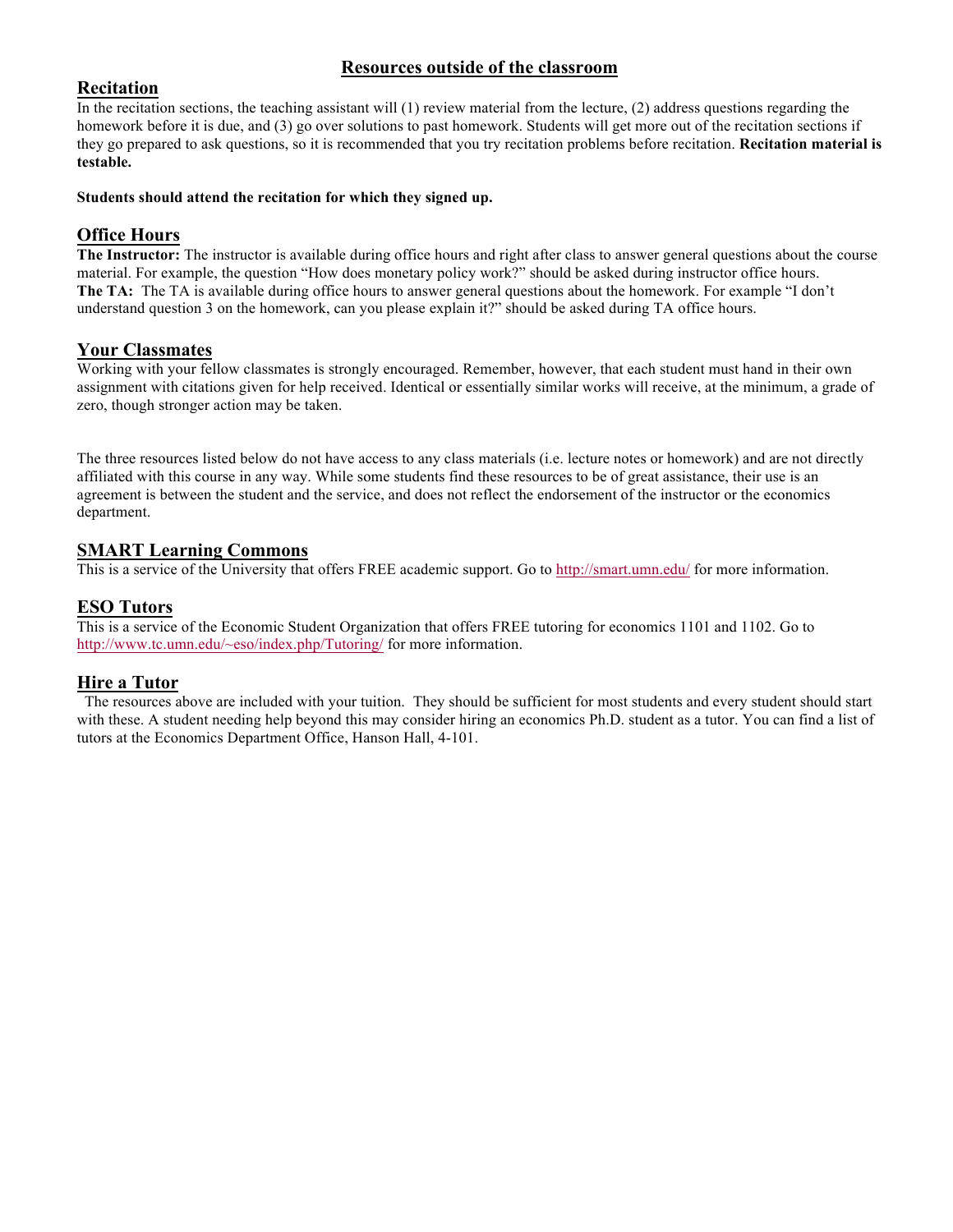# Tentative Schedule

This schedule is tentative and will change. Always check the schedule on the course website to verify the material covered that week. In the event that the material changes, test and homework dates will **NOT** change, rather the exams themselves will be altered to reflect what has been covered in class. **Topics covered in lecture includes material not in the book. There may be** 

|                   |                       |                | questions on the exams about these topics. |                                                            |                                     |
|-------------------|-----------------------|----------------|--------------------------------------------|------------------------------------------------------------|-------------------------------------|
| Week<br>beginning | Outline               |                | Chapters                                   | <b>Lecture Topics</b>                                      | Due                                 |
|                   | Lecture               | Recitati<br>on |                                            | //Recitation Topic                                         |                                     |
| 6/13              | Intro                 | R <sub>1</sub> | Ch. 1,2,3,4,5,6                            | Syllabus/Overview of Economics<br><b>REC: Micro Review</b> | 6/19<br>Ch.6                        |
|                   | <b>GDP</b>            |                |                                            | <b>Start GDP</b>                                           |                                     |
| 6/20              | GDP                   | R <sub>2</sub> | Ch. 6, 7,8                                 | GDP, Compound growth, Solow<br>REC: GDP                    | 6/26<br>Chs.                        |
|                   | Growth                |                |                                            |                                                            | 7,8                                 |
| 6/27              | Savings<br>Stocks     |                | Ch. 9,10                                   | Saving and Investment, Stocks                              | 7/4                                 |
|                   |                       | R <sub>3</sub> |                                            | REC: Compound Growth                                       | Chs.                                |
|                   |                       |                |                                            |                                                            | 9,10                                |
| 7/4               | Review                |                | Finish Ch.9, 10, Review, Exam 1            | Review                                                     | $\mathbf{N}\mathbf{0}$<br><b>HW</b> |
|                   |                       | R4             |                                            | REC: Solow Growth                                          |                                     |
| 7/11              | Labour, QTM           |                | Ch. 11,12,13                               | Unemployment Quantity Theory of Money,<br>start AS-AD      | 7/17                                |
|                   |                       |                |                                            |                                                            | Ch.11,<br>12                        |
|                   |                       |                |                                            | REC: Quantity Theory                                       |                                     |
| 7/18              | AS-AD, Fed,<br>Policy |                | Ch. 13,15,16                               | AS-AD, Federal Reserve, Monetary Policy                    | 7/24                                |
|                   |                       | R <sub>5</sub> |                                            | <b>REC: AS-AD</b>                                          | Chs.                                |
|                   |                       |                |                                            | Stock market                                               | 13,15,<br>16                        |
| 7/25              | International         |                | Ch. 19,20                                  | Trade and International Finance                            | 7/31                                |
|                   |                       | R <sub>6</sub> |                                            | REC: Monetary Policy                                       | Chs.<br>19,20                       |
| 8/1               |                       |                | Finish Ch.19,20, Review, Exam 2            | REC: Trade, Finance, Political Economy                     |                                     |
|                   |                       |                |                                            |                                                            | No<br><b>HW</b>                     |